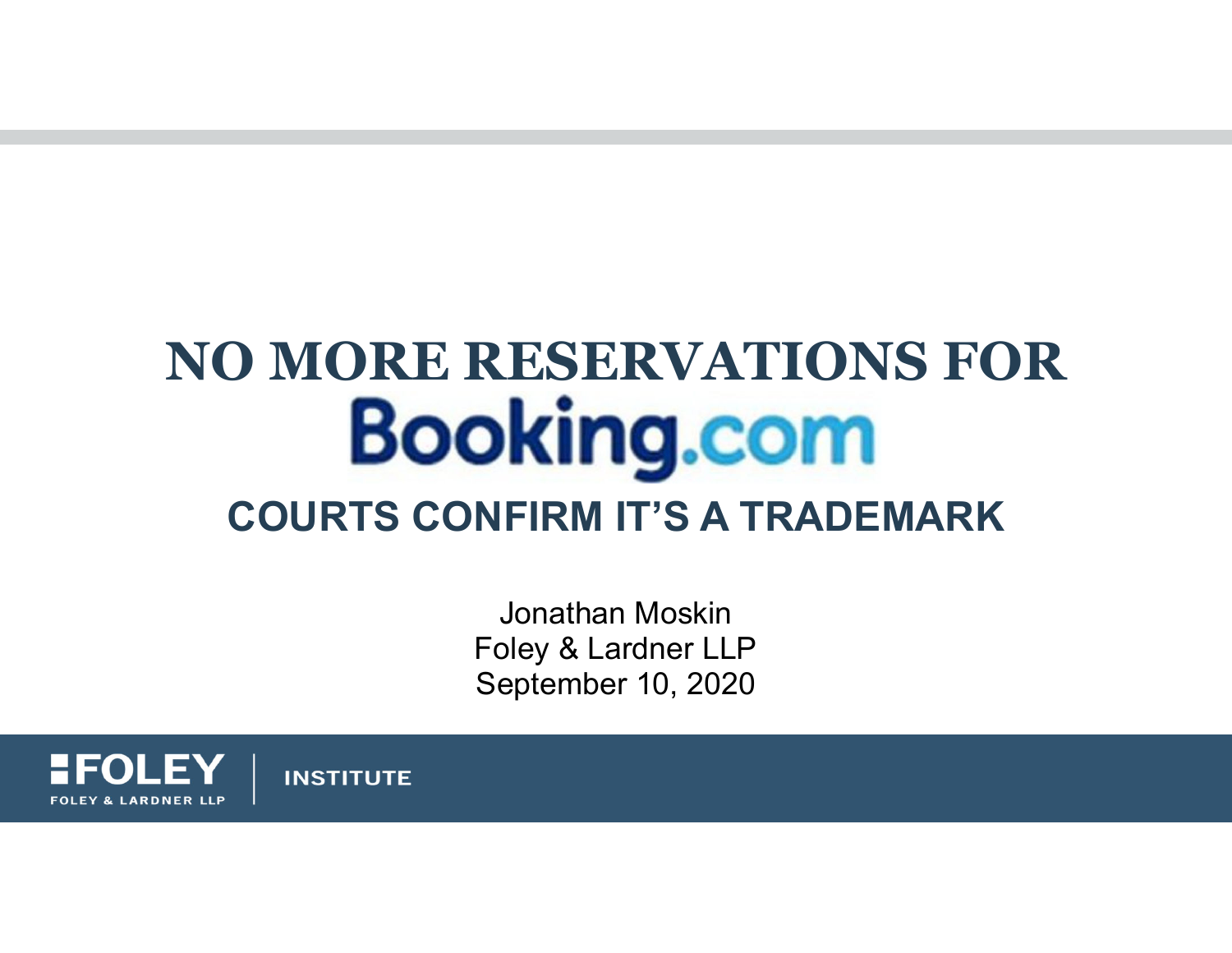### OVERVIEW

- 1. The Marks
- 2. The Supreme Court Decision
- 3. The History
- 4. Legal Fees As Expenses
- 5. Lessons



**INSTITUTE**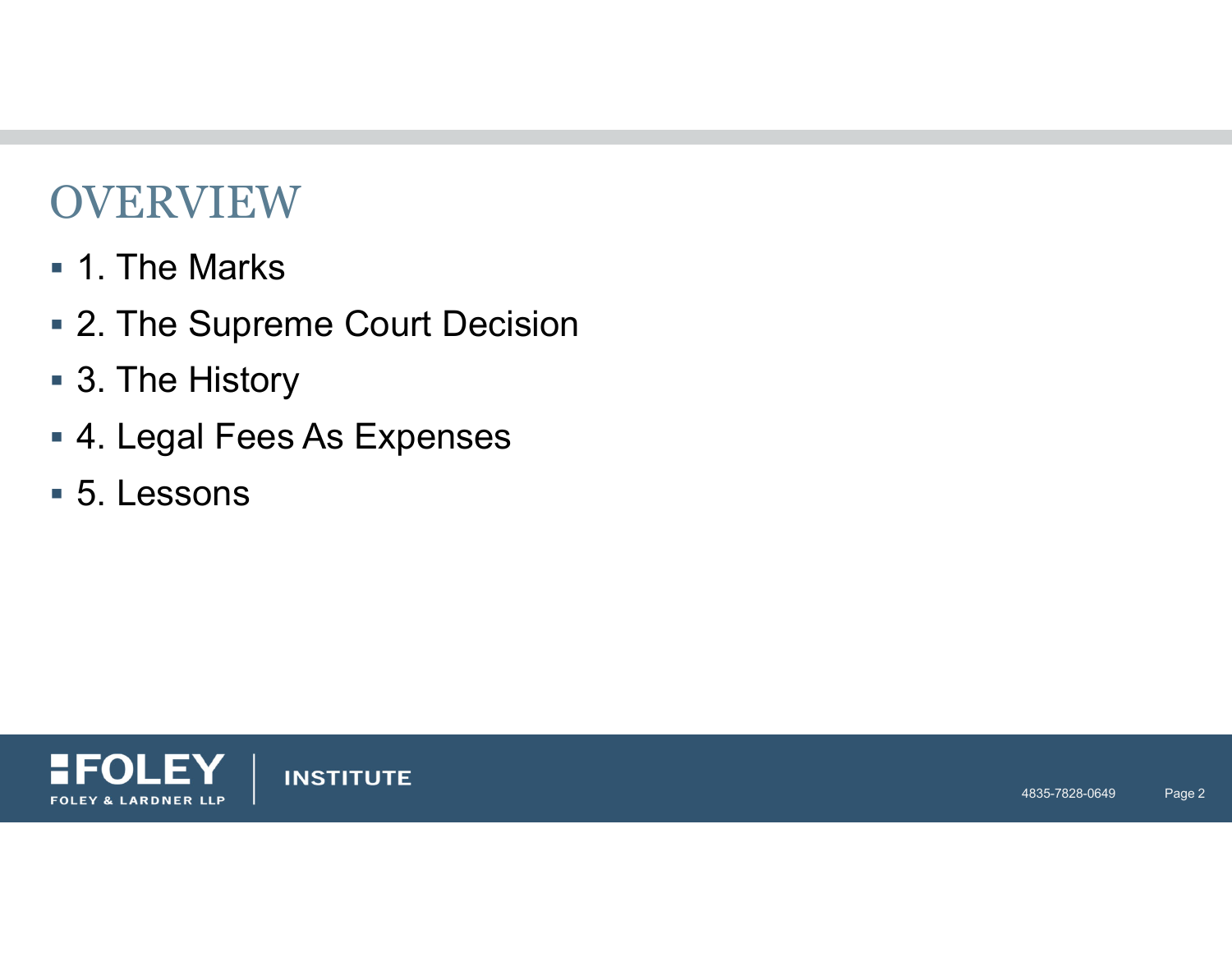### THE MARKS

Serial No. 79/122,366



 Serial No. 79/122,366 Serial No. 79/975,457 Serial No. 79/122,365 **Booking.com BOOKING.COM** 



**INSTITUTE**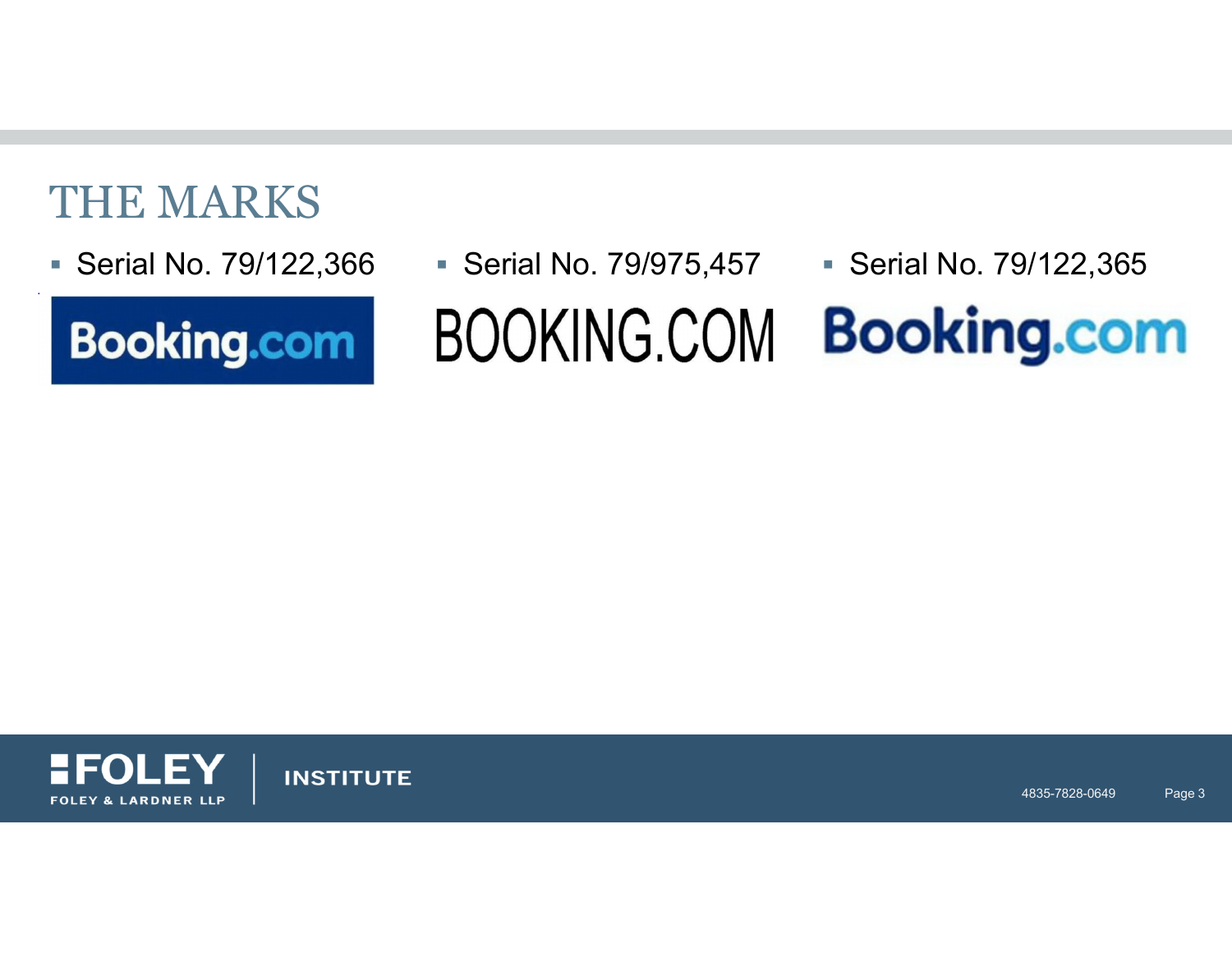### THE SUPREME COURT DECISION - HOLDING

 While we reject the rule proffered by the PTO that "generic.com" terms are generic names, we do not embrace a rule automatically classifying such terms as nongeneric. Whether any given "generic.com" term is generic, we hold, depends on whether consumers in fact perceive that term as the name of a class or, instead, as a term capable of distinguishing among members of the class. *United States Patent and Trademark Office v. Booking.com B.V.*, 140 S.Ct. 2298, 2301 (2020)

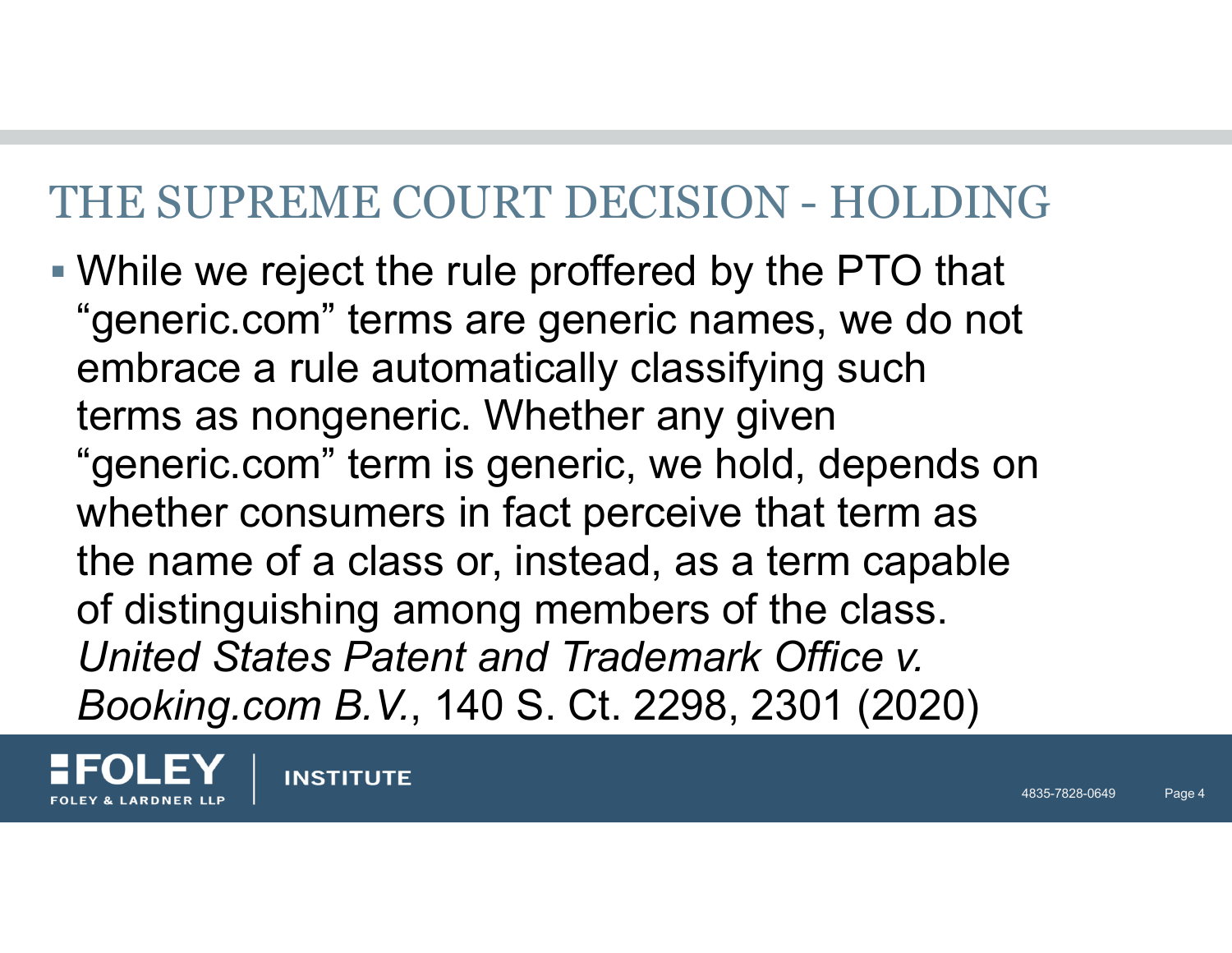### THE SUPREME COURT DECISION - ANALYSIS

■ The PTO's principal concern is that trademark protection for a term like "Booking.com" would hinder competitors. But the PTO does not assert that others seeking to offer online hotel-reservation services need to call their services "Booking.com." Rather, the PTO fears that trademark protection for "Booking.com" could exclude or inhibit competitors from using the term "booking" or adopting domain names like "ebooking.com" or "hotel-booking.com." 140 S.Ct. at 2307.

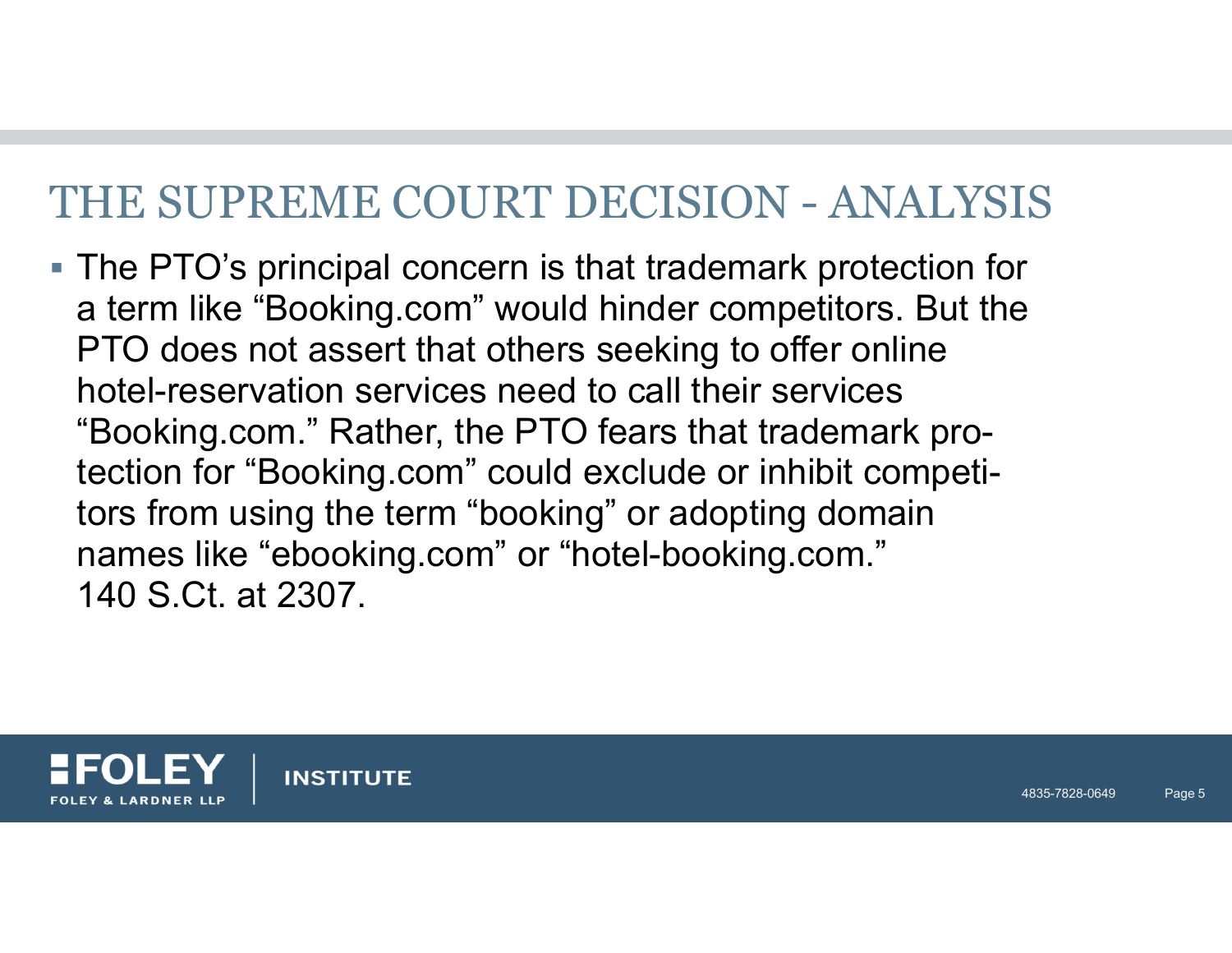#### THE SUPREME COURT DECISION – ANALYSIS(LIKELIHOOD OF CONFUSION)

■ That concern attends any descriptive mark. Responsive to it, trademark law hems in the scope of such marks short of denying trademark protection altogether. Notably, a competitor's use does not infringe a mark unless it is likely to confuse consumers. 140 S.Ct. at 2307.



**INSTITUTE**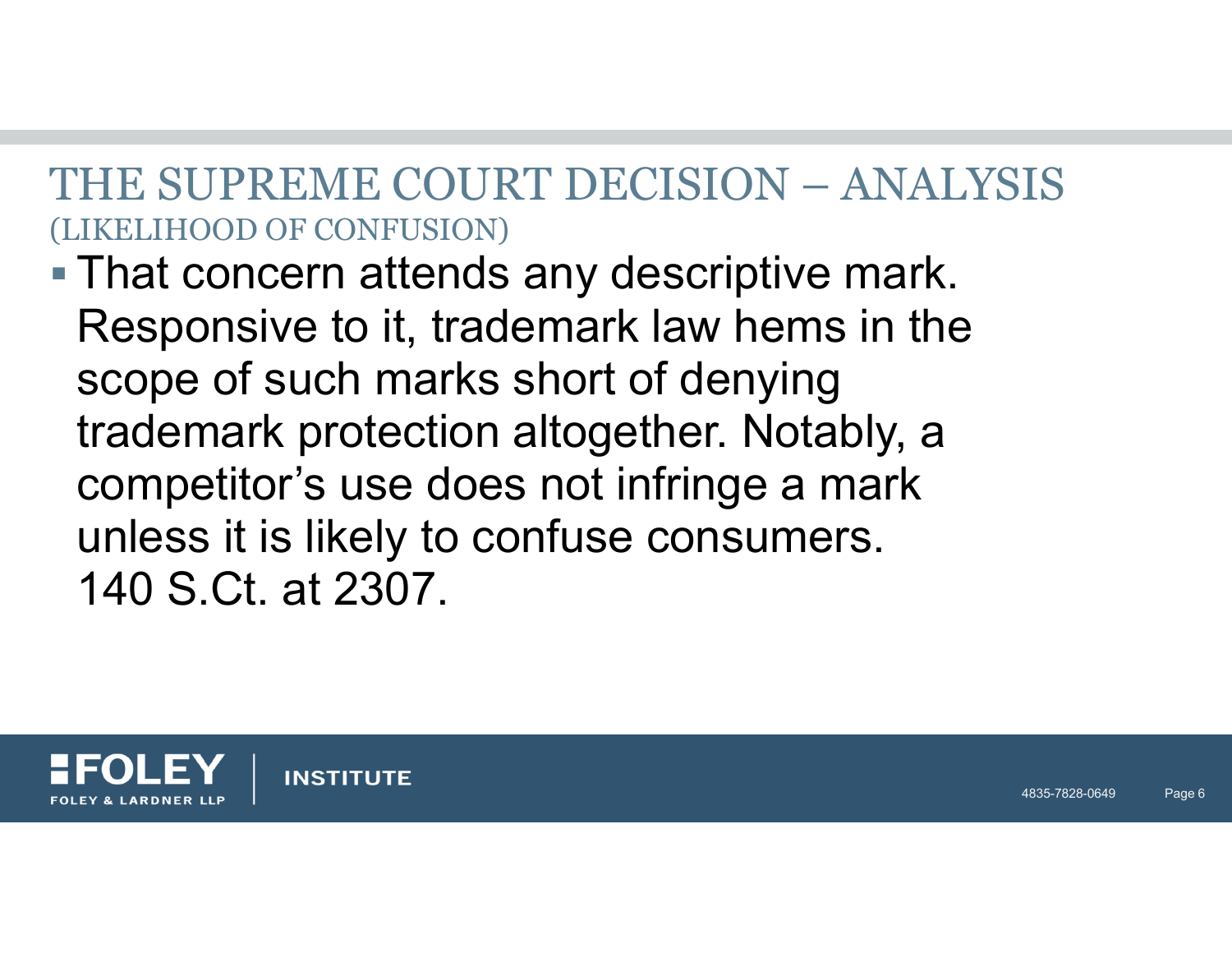### THE SUPREME COURT DECISION – ANALYSIS(FAIR USE)

**And even where some consumer confusion** exists, the doctrine known as classic fair use, … protects from liability anyone who uses a descriptive term, "fairly and in good faith" and "otherwise than as a mark," merely to describe her own goods. 140 S.Ct. at 2308.



**INSTITUTE**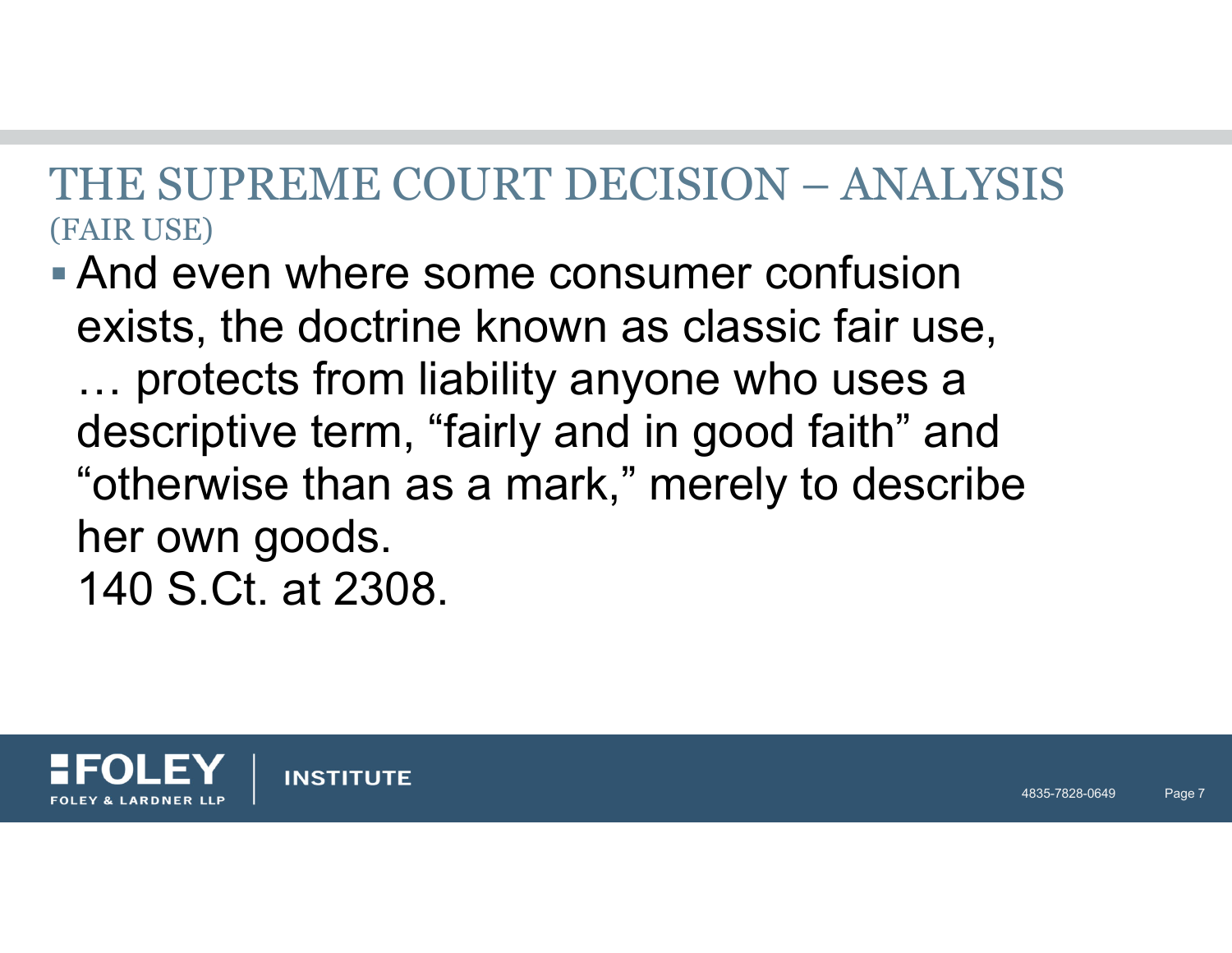### THE SUPREME COURT DECISION – THE TEST OF GENERICNESS

 First, a "generic" term names a "class" of goods or services, rather than any particular feature or exemplification of the class. … Second, for a compound term, the distinctiveness inquiry trains on the term's meaning as a whole, not its parts in isolation. … See *Estate of P. D. Beckwith, Inc. v. Commissioner of Patents*, 252 U. S. 538, 545–546 (1920). Third, the relevant meaning of a term is its meaning to consumers. ... Evidencing the Lanham Act's focus on consumer perception, the section governing cancellation of registration provides that "[t]he primary significance of the registered mark to the relevant public . . . shall be the test for determining whether the registered mark has become the generic name of goods or services." §1064(3). 140 S.Ct. at 2304.

**INSTITUTE & LARDNER LLF**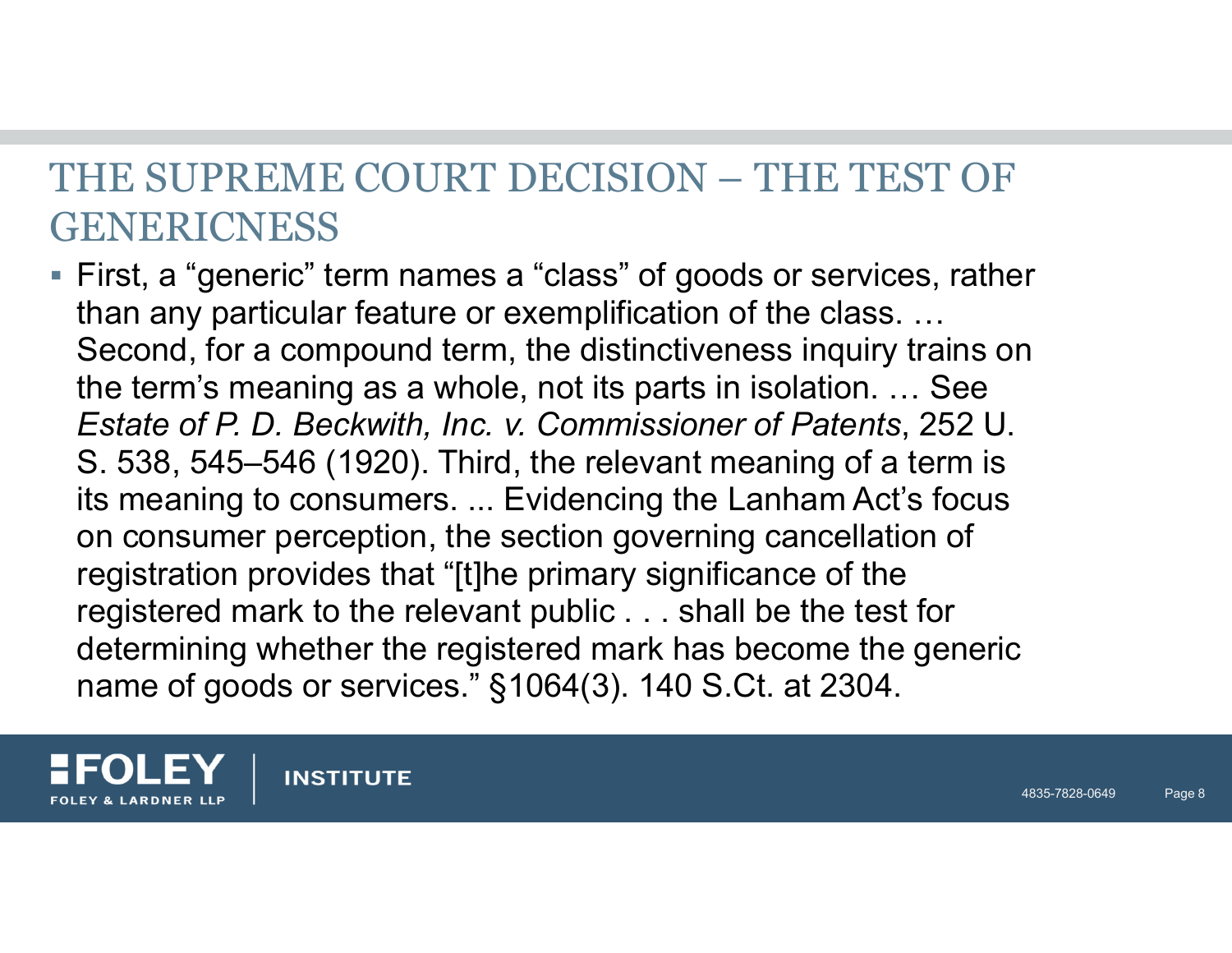# PROCEDURAL HISTORY - 15 U.S.C. § 1071(b)

- 1. Whenever a person authorized by subsection (a) of this section to appeal to the United States Court of Appeals for the Federal Circuit is dissatisfied with the decision of the Director or Trademark Trial and Appeal Board, said person may, …, have remedy by a civil action ….
- 3. [U]nless the court finds the expenses to be unreasonable, all the expenses of the proceeding shall be paid by the party bringing the case, whether the final decision is in favor of such party or not.



**INSTITUTE**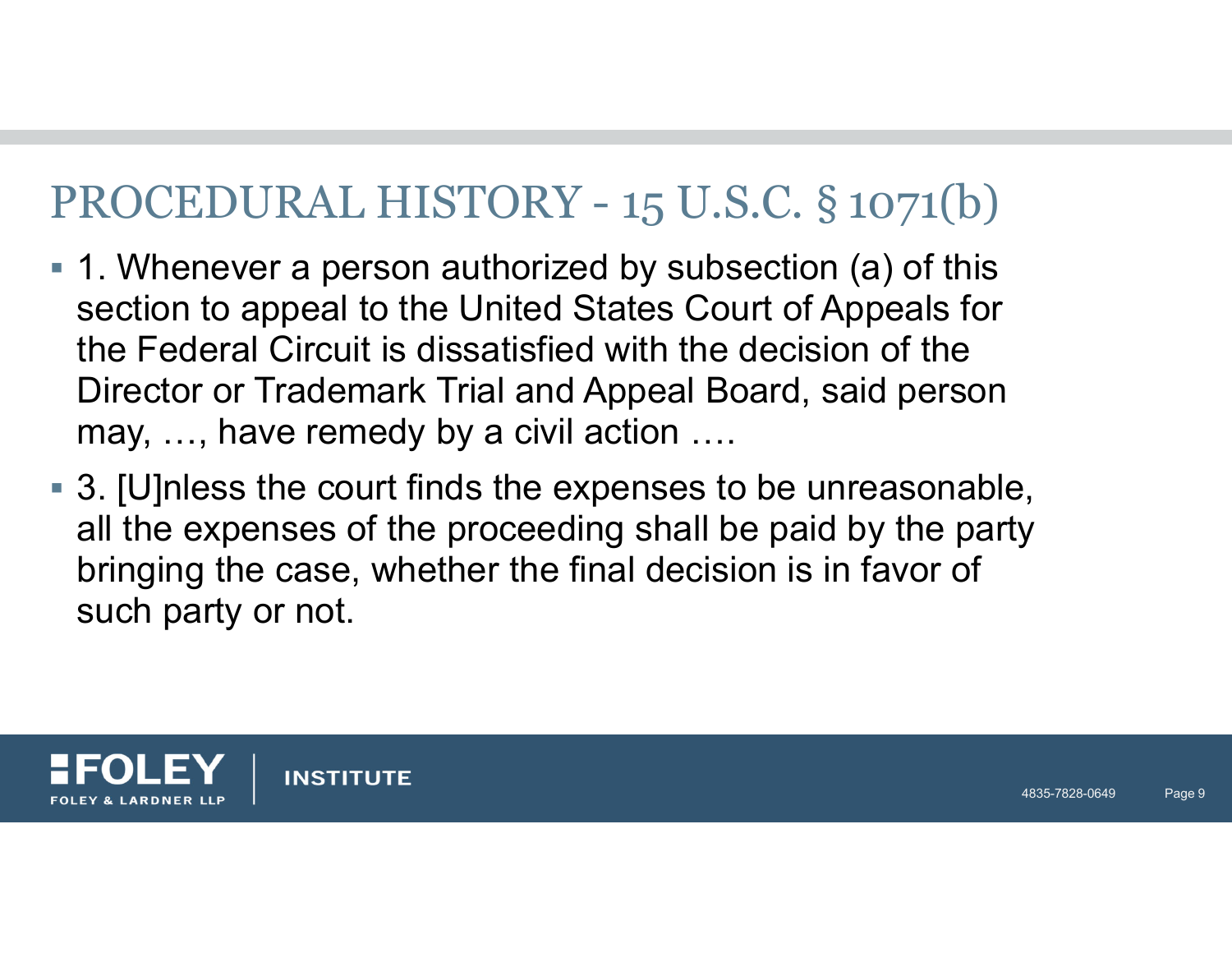### WHAT WAS IN ISSUE – PRACTICAL TERMS

**PTO's proposed per se rule would have permitted casting** into the public domain such familiar trademarks as COCA-COLA or AMERICAN AIRLINES, not to mention many other .com marks that have been registered and have achieved substantial commercial success, such as STAPLES.COM, WEATHER.COM or ANCESTRY.COM.



**INSTITUTE**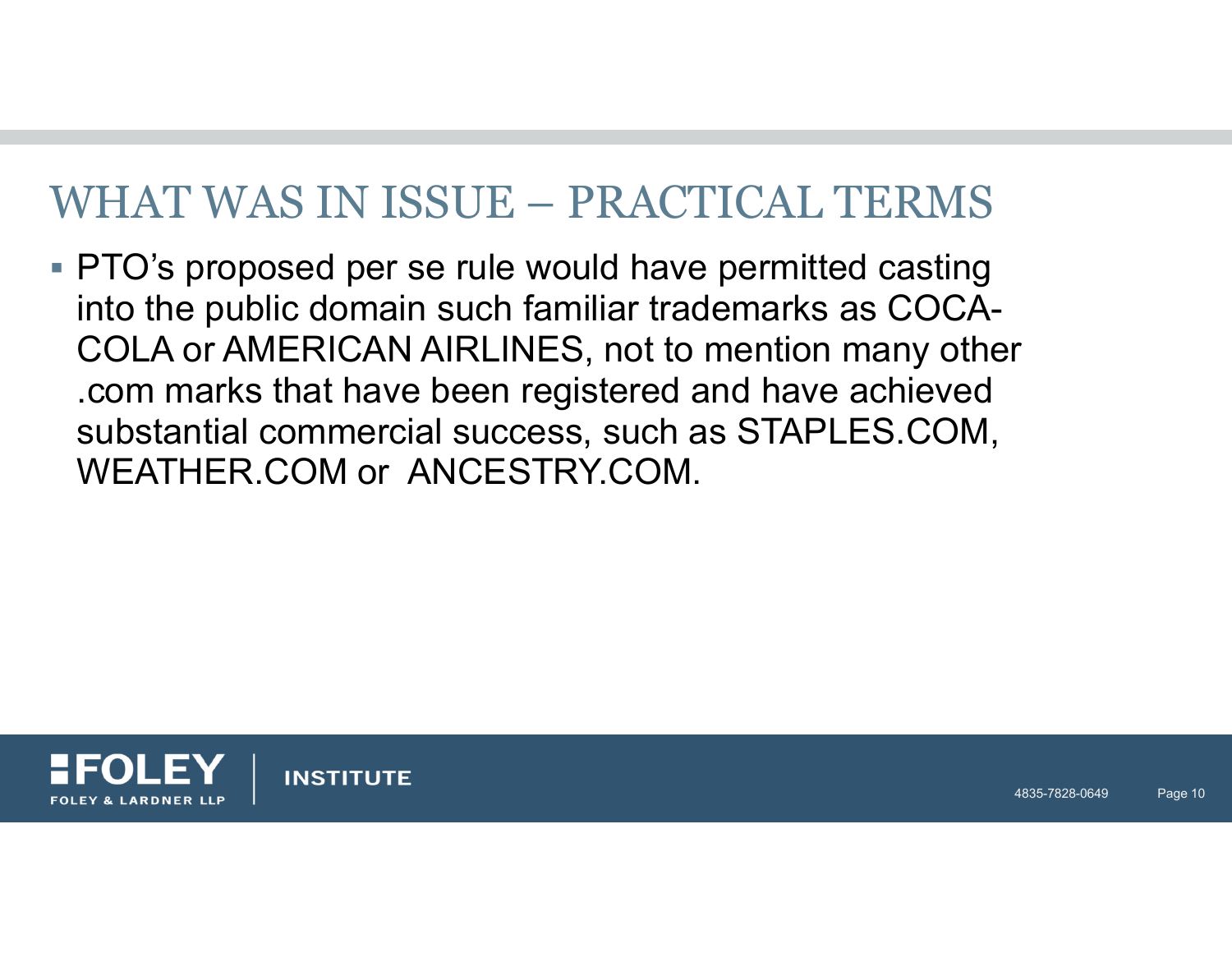# PTO's STATED RATIONALE

- *Goodyear's India Rubber Glove Mfg. Co.* v. *Goodyear Rubber Co.*, 128 U. S. 598 (1888), had held that an unprotectable corporate designation added to an unprotectable [generic?] term does not confer trademark eligibility.
- As of 1888, descriptive and generic terms were equally unprotectable under the common law. *Canal Company v. Clark*, 80 U.S. (13 Wall.) 311, 323 (1871).
- *Qualitex Co. v. Jacobson Prod. Co.*, 514 U.S. 159, 171 (1995), distinguished decisions from before the enactment of the Lanham Act, which "significantly changed and liberalized the common law to 'dispense with mere technical prohibitions,' most notably, by permitting trademark registration of descriptive words . . . where they had acquired 'secondary meaning."



**INSTITUTE**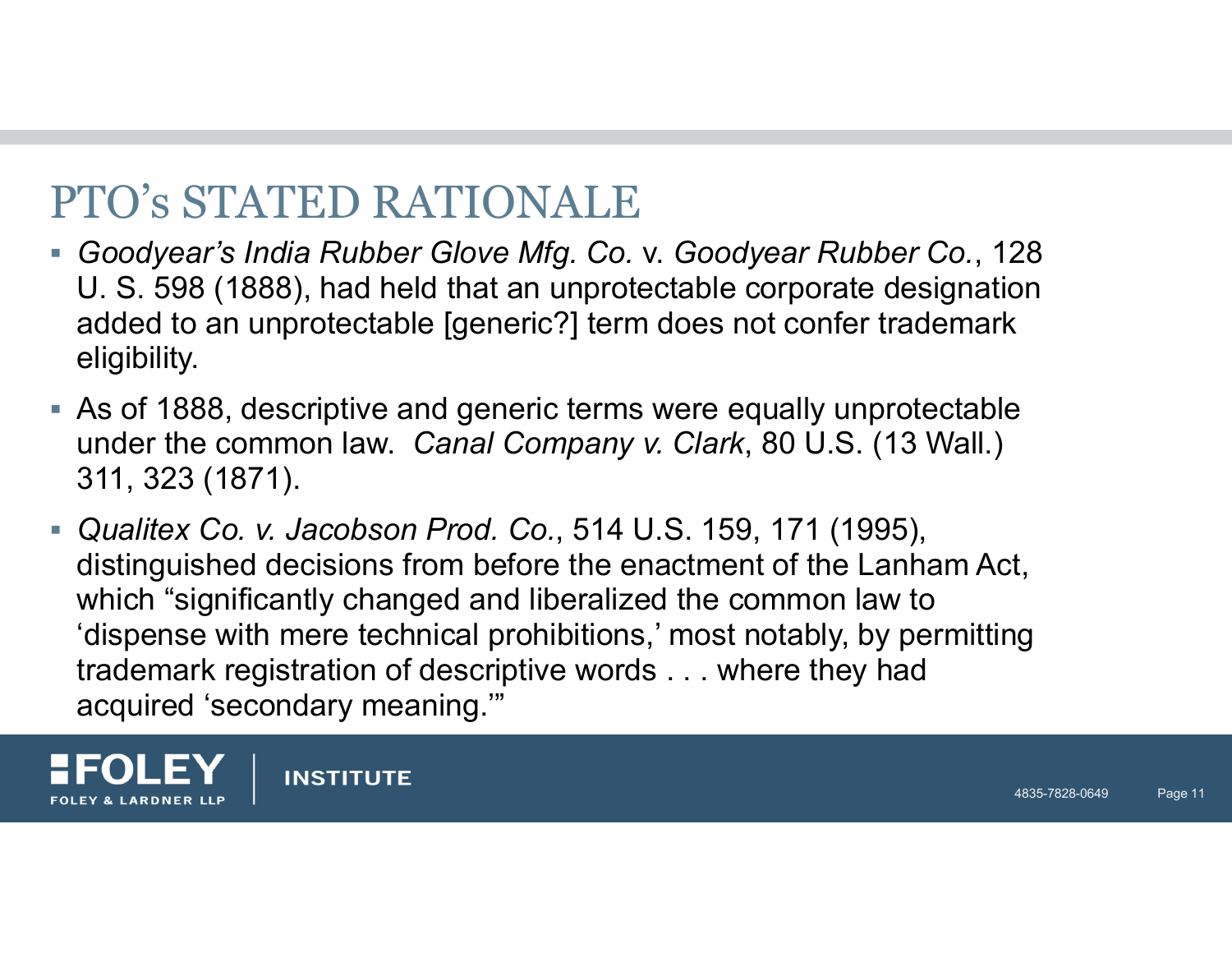# FOURTH CIRCUIT DECISION –The Exception That Proves The Rule:

 While these courts [*Hotels.com, etc.*] have generally found the resulting composite of adding ".com" to certain SLDs to be generic, they have nonetheless acknowledged that on rare occasions such marks may be non-generic. Here, the district court did not err in determining that this case presents one such rare occasion where the record evidence supported a finding that the USPTO failed to meet its burden of proving that the public primarily understood BOOKING.COM to refer to the genus of online hotel reservation services, rather than the company or brand itself. *Booking.com B.V. v. United States Patent & Trademark Office,* 915 F.3d 171, 186 (4th Cir. 2019).



**INSTITUTE**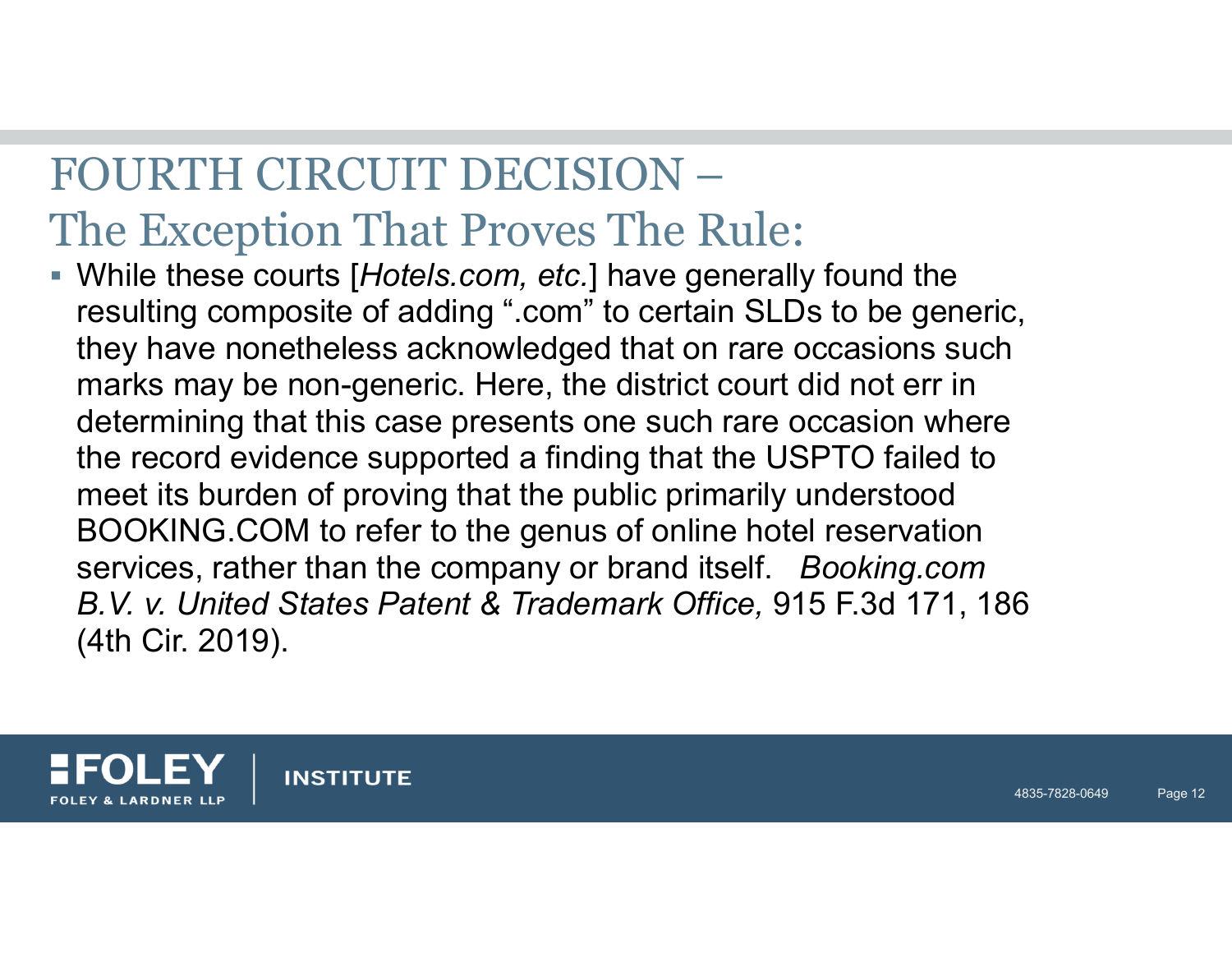### NON-EXISTENT CIRCUIT SPLIT

- *In re Hotels.com, L.P.*, 573 F.3d 1300 (Fed. Cir. 2009).
- *In re 1800Mattress.com IP, LLC,* 586 F.3d 1359 (Fed. Cir. 2009).
- *In re Reed Elsevier Props.*, 482 F.3d 1376 (Fed. Cir. 2007) (Lawyers.com).
- *Advertise.com, Inc. v. AOL Advertising, Inc.*, 616 F.3d 974, 981-82 (9th Cir. 2010)

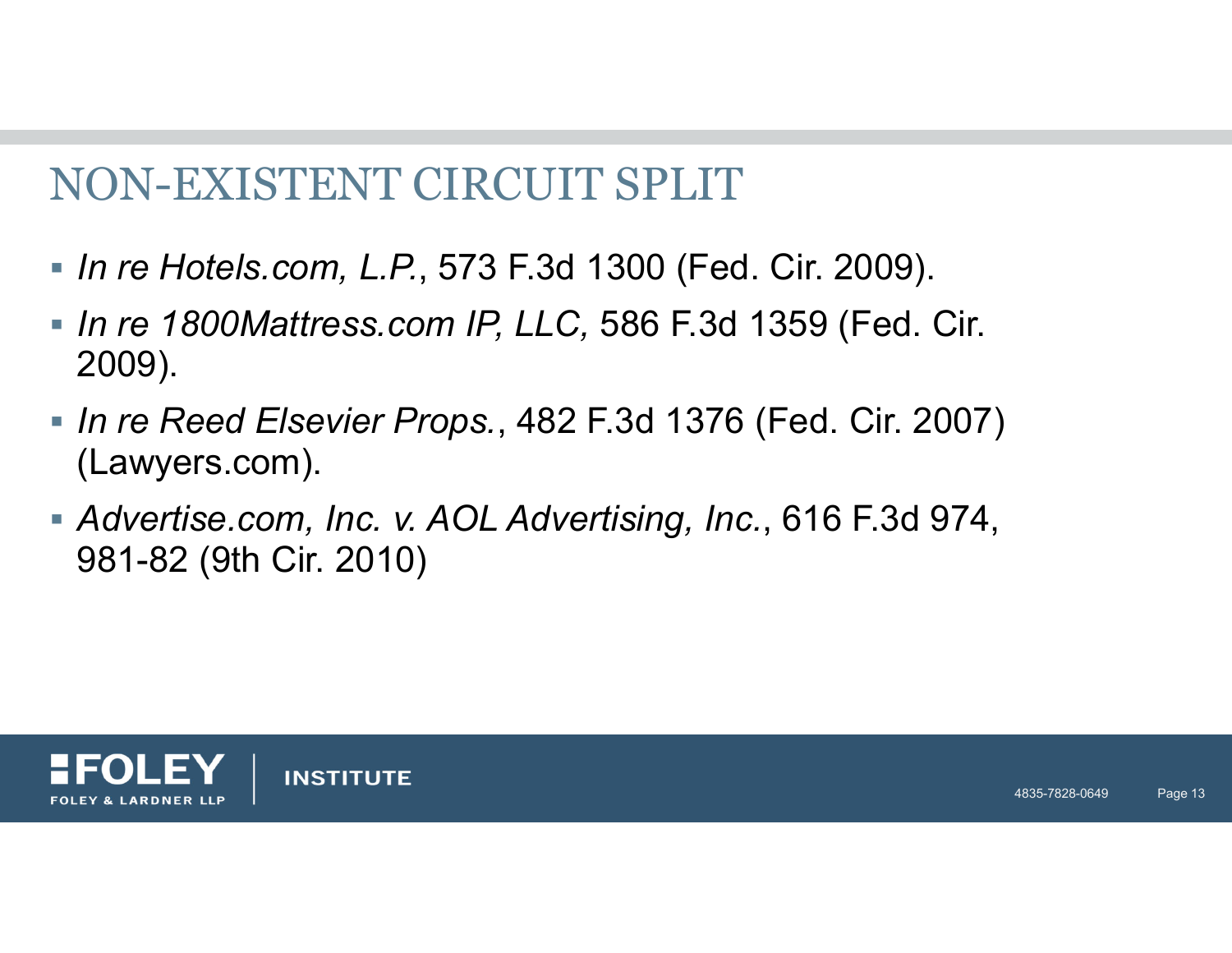# CONTROLLING FEDERAL CIRCUIT LAW –BACK TO THE FUTURE

 *In re Oppedahl & Larson*, 373 F.3d 1171, 1176 (Fed. Cir. 2004). PATENTS.COM descriptive (not generic): "TLD marks may obtain registration upon a showing of distinctiveness . . . [and] [t]he Board properly left that door open for this patents.com mark . . . ." 373 F.3d at 1176. The Federal Circuit further clarified that it would be "legal error" to preclude registration of the ".com" trademark where secondary meaning is proven, *id.* at 1175-76, *as well as* if the .com mark had some inherent distinctiveness (e.g. the hypothetical "Tennis.net." *Id.* at 1175. The court further ruled that the element .com is descriptive, not generic. *Id.* at 1176.

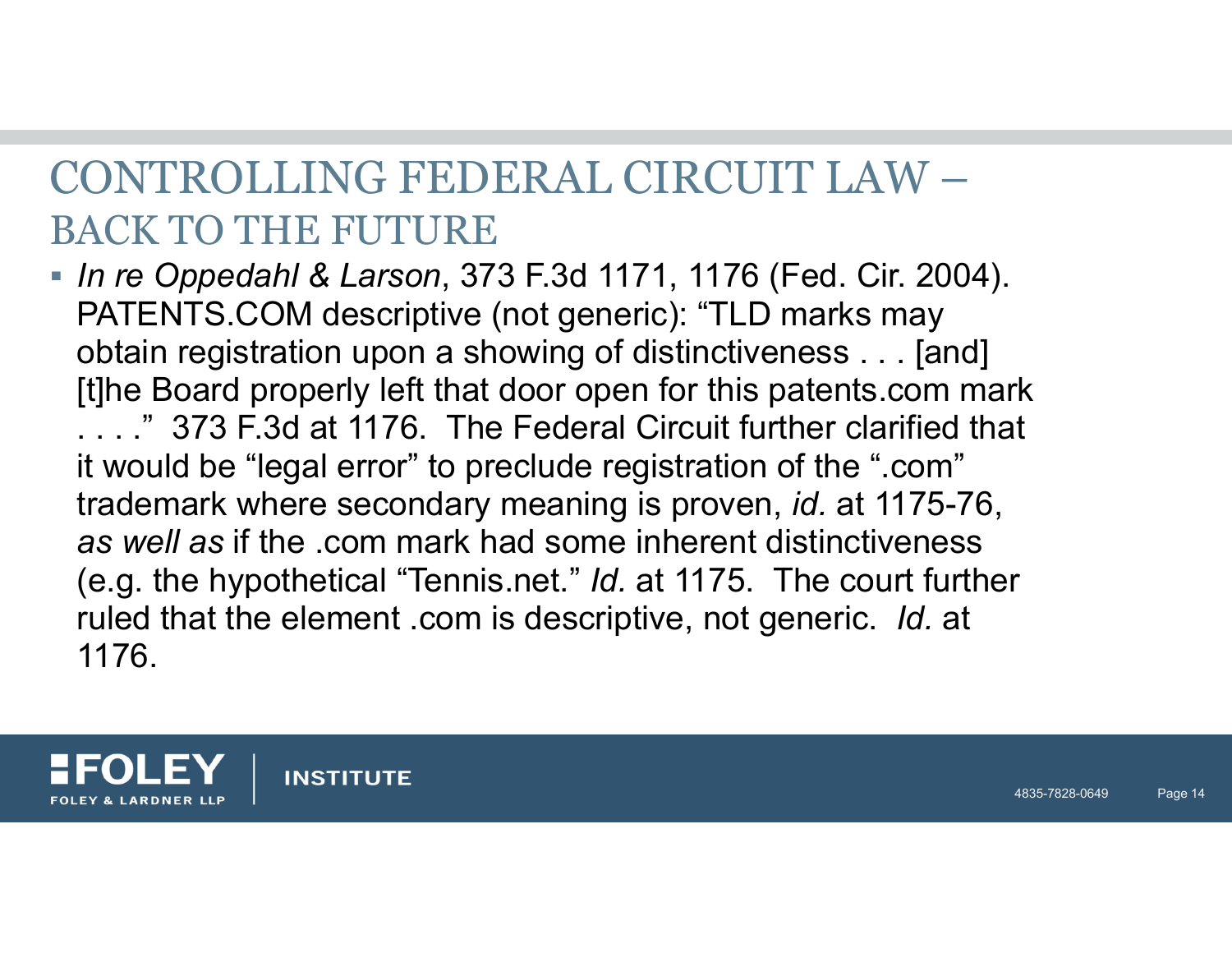# GRAMMAR AND LOGIC – LUDWIG WITTGENSTEIN

- TTAB admissions: "[I]t is impossible to use BOOKING.COM in a grammatically coherent way to refer generically to anything."
- "[I]t is not at all logical to refer to a type of product or service as a 'booking.com.'"
- Sara Jane Leslie: meaning can only be inferred from use, not presumed *a priori* from supposed consumer "understanding."



**INSTITUTE**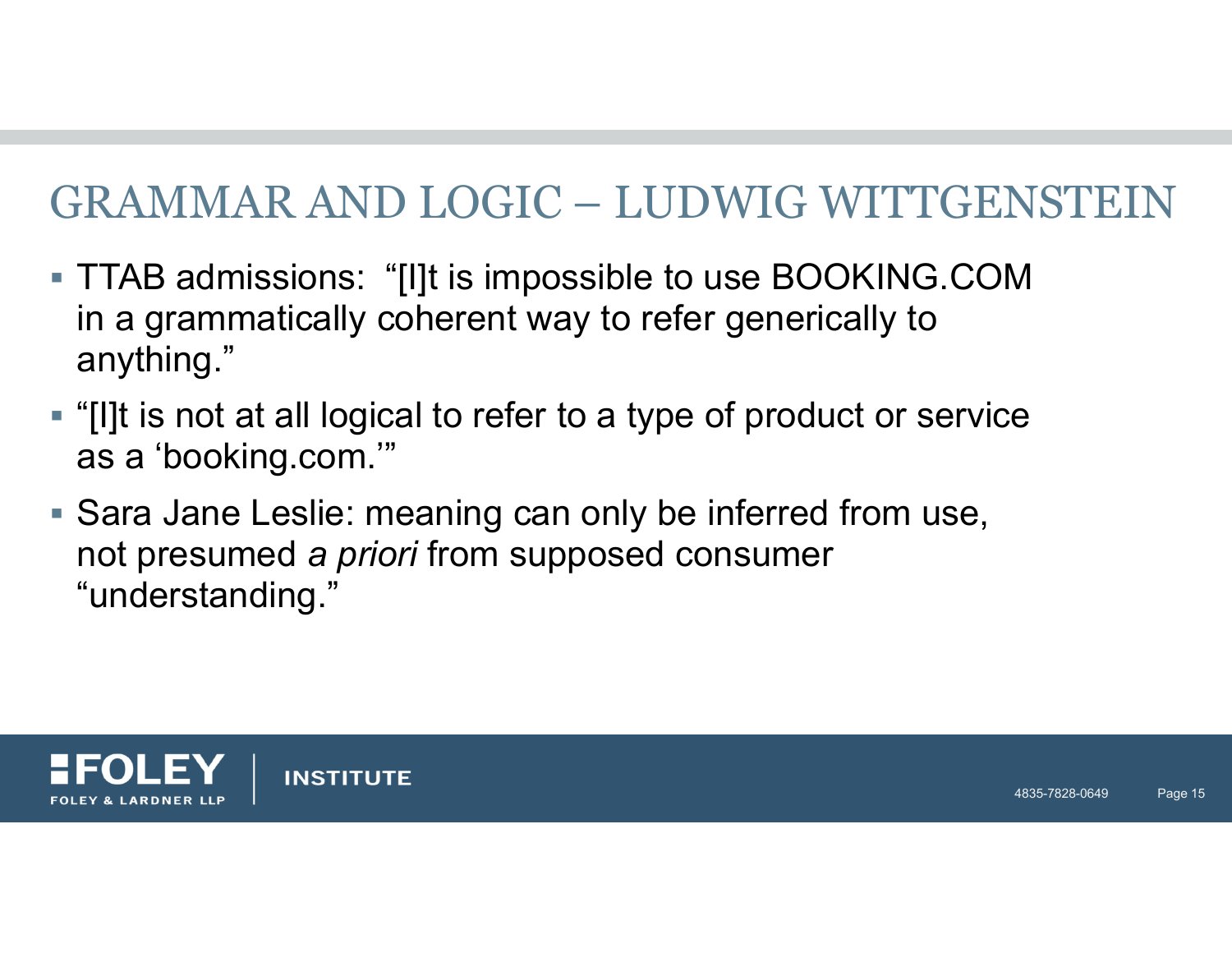#### SURVEY EVIDENCE

 $\blacksquare$  For the same reason, while the dissent questions the evidence on which the lower courts relied, *post*, at ——, we have no occasion to reweigh that evidence. Cf. post, at  $\frac{1}{1}$ (SOTOMAYOR, J., concurring). 140 S.Ct. at 2316 n. 6.



**INSTITUTE**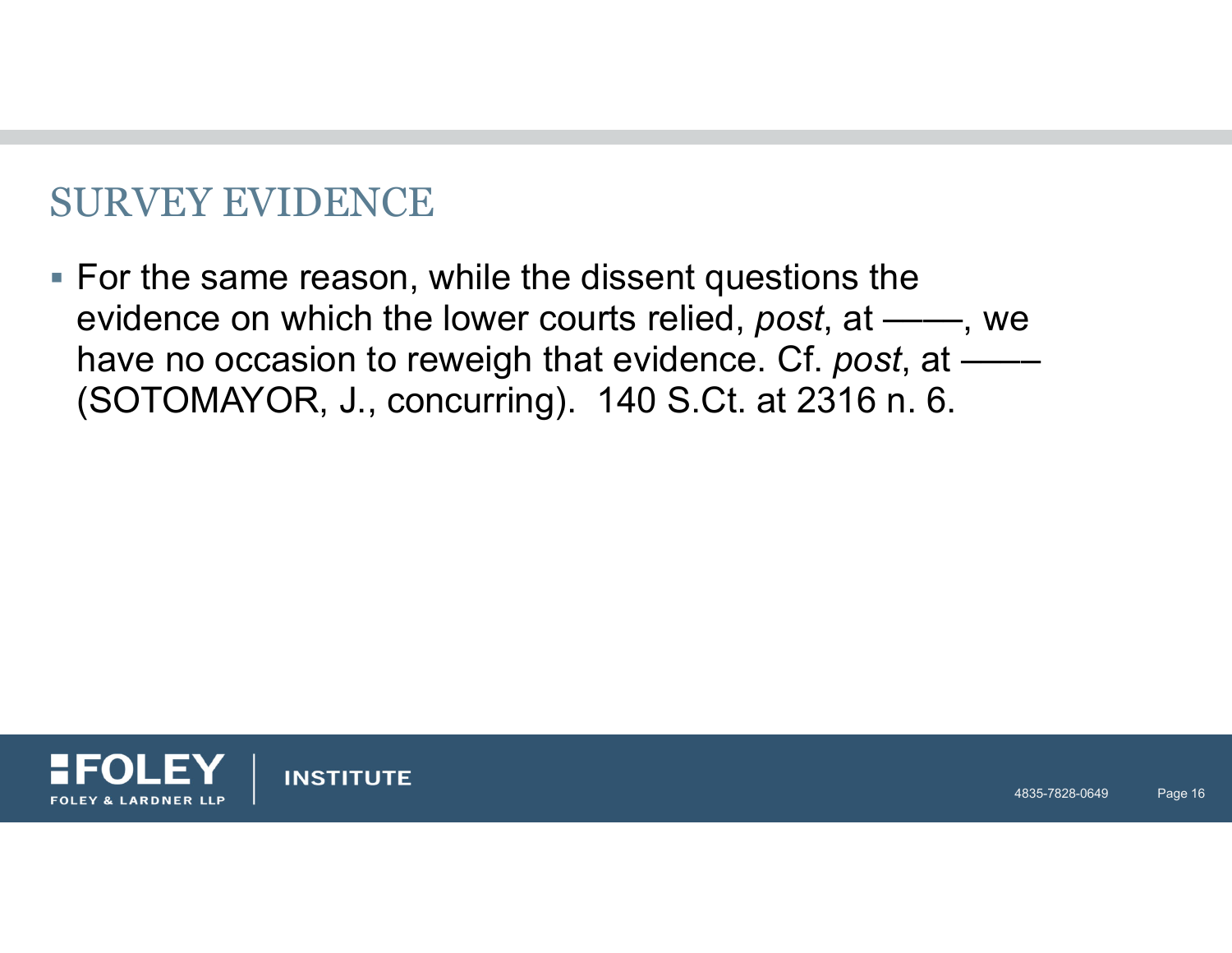# LANHAM ACT PUBLIC POLICY

■ Enacting the Lanham Act in 1946, Congress recognized two reasons to protect trademarks: (1) "to protect the public so it may be confident that, in purchasing a product bearing a particular trade-mark which it favorably knows, it will get the product which it asks for and wants to get"; and (2) "where the owner of a trade-mark has spent energy, time, and money in presenting to the public the product, he is protected in his investment from its misappropriation by pirates and cheats." S. Rep. 1333, at 1 (1946), reprinted in 1946 U.S. Code & Cong. Serv. 1274, 1274.



**INSTITUTE**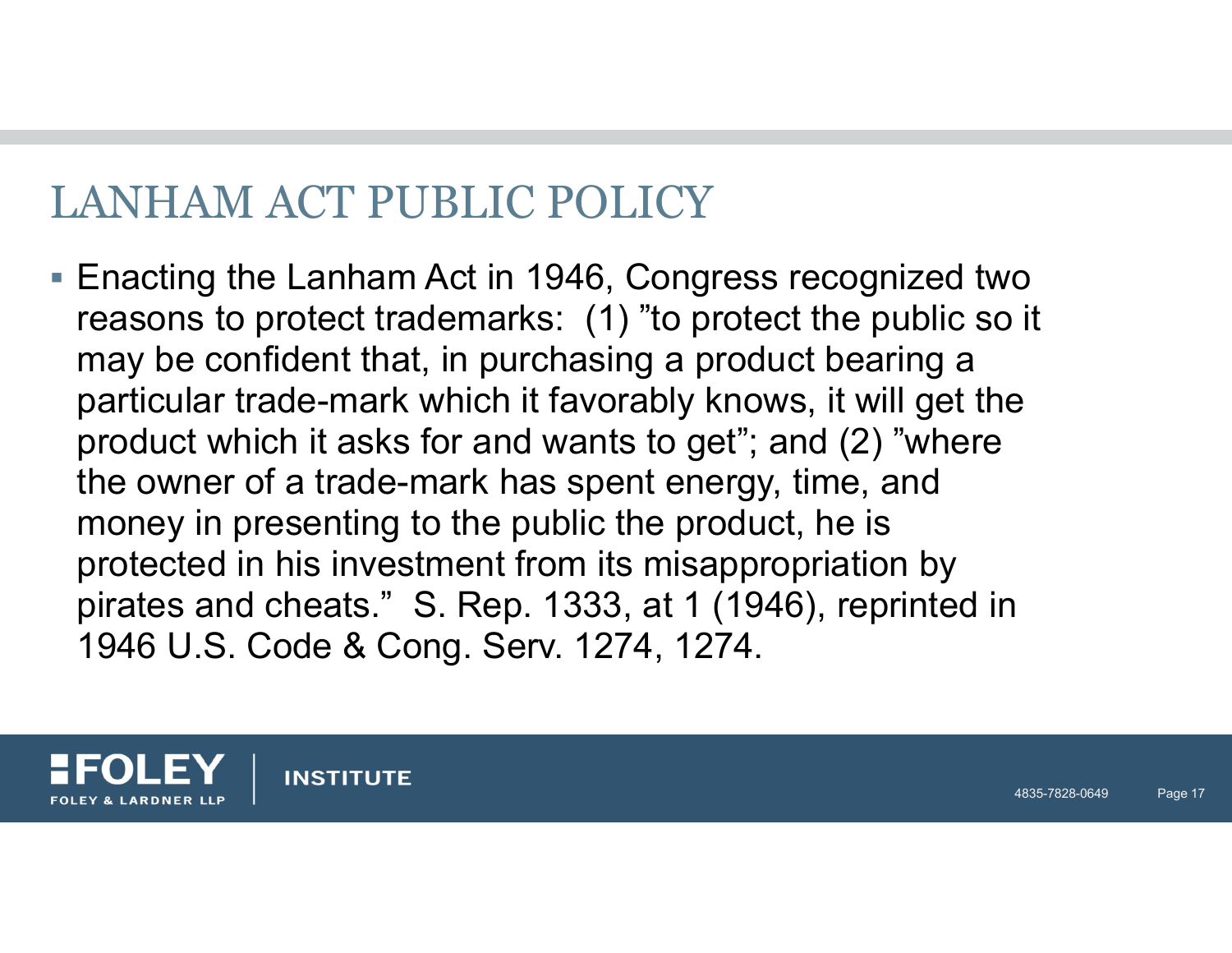### LANHAM ACT PUBLIC POLICY (continued)

**The Supreme Court has embraced this logic:** 

[B]y preventing others from copying a source-identifying mark, [trademark law] reduce[s] the customer's costs of shopping and making purchasing decisions, for it quickly and easily assures a potential customer that this item—the item with this mark—is made by the same producer as other similarly marked items that he or she liked (or disliked) in the past.

*Qualitex Co. v. Jacobson Prods. Co.*, 514 U.S. 159, 163-164 (1995) (brackets in original; citation and internal quotation marks omitted).



**INSTITUTE**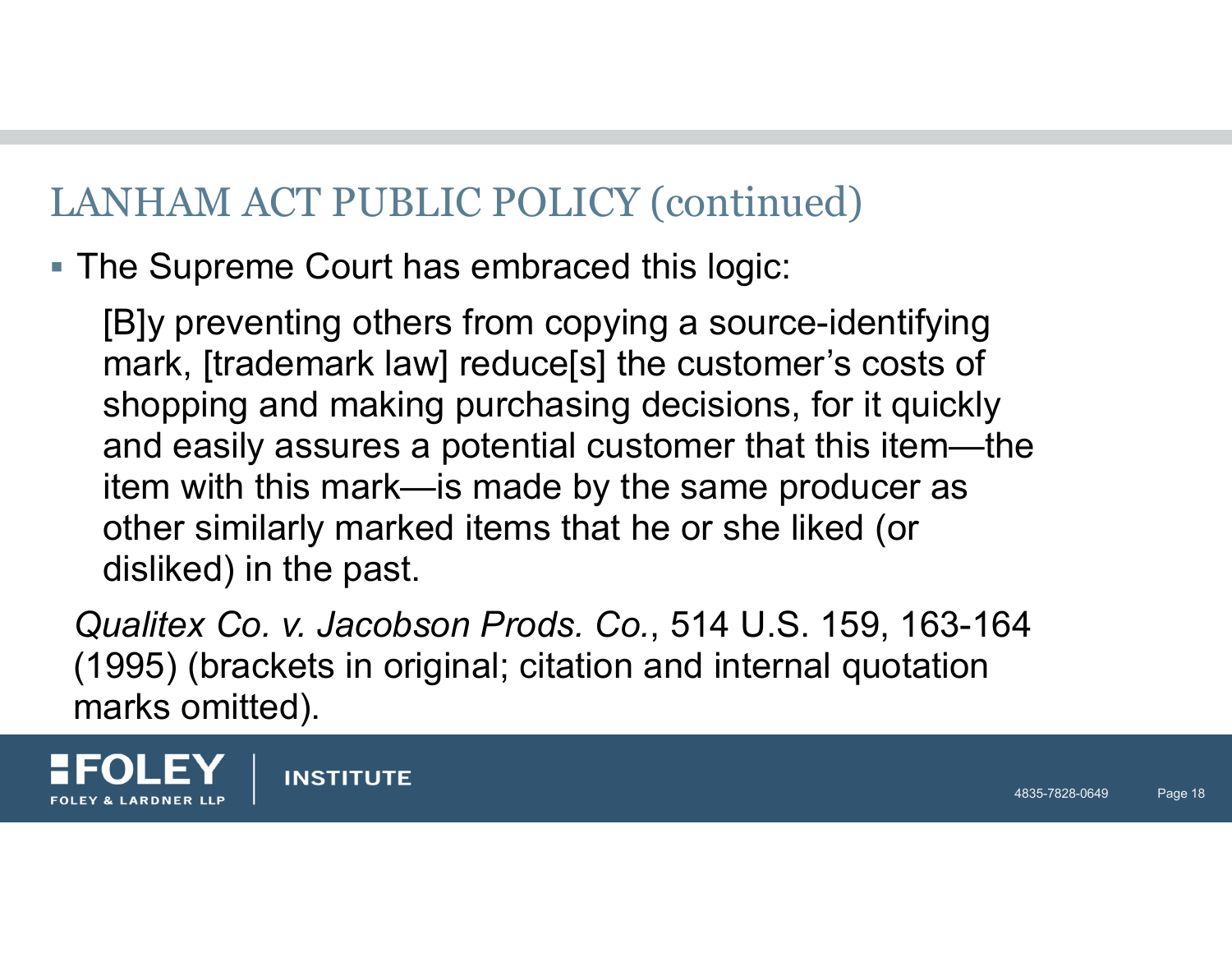#### ATTORNEYS' FEES

- *Shammas v. Focarino*, 784 F.3d 219 (4th Cir. 2015).
- *Peter* v. *NantKwest, Inc.*, 589 U. S. \_\_\_ (2019).



**INSTITUTE**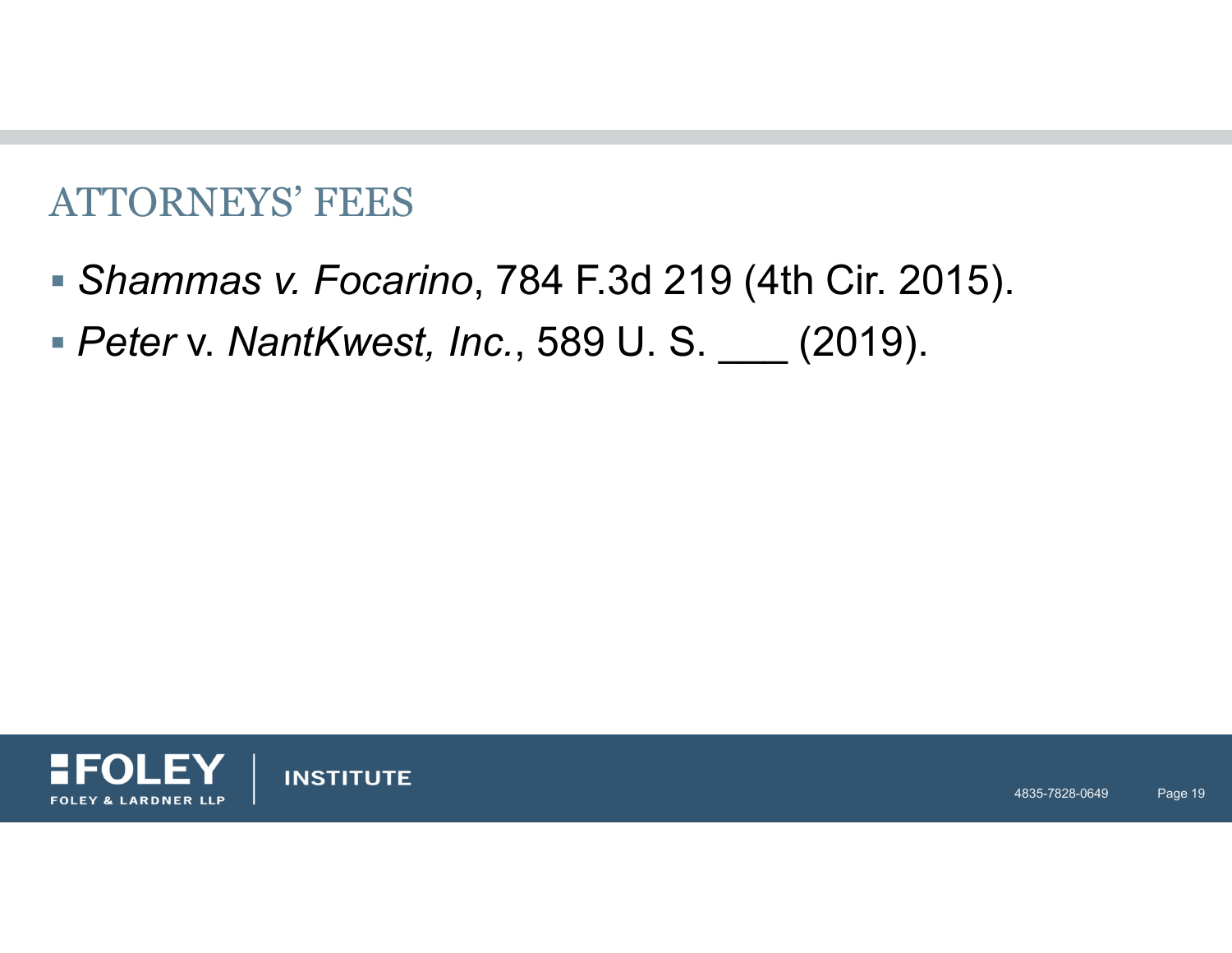#### ATTORNEYS' FEES – FIRST AMENDMENT:

■ Congress shall make no law respecting an establishment of religion, or prohibiting the free exercise thereof; or abridging the freedom of speech, or of the press; or the right of the people peaceably to assemble, *and to petition the government for a redress of grievances*.

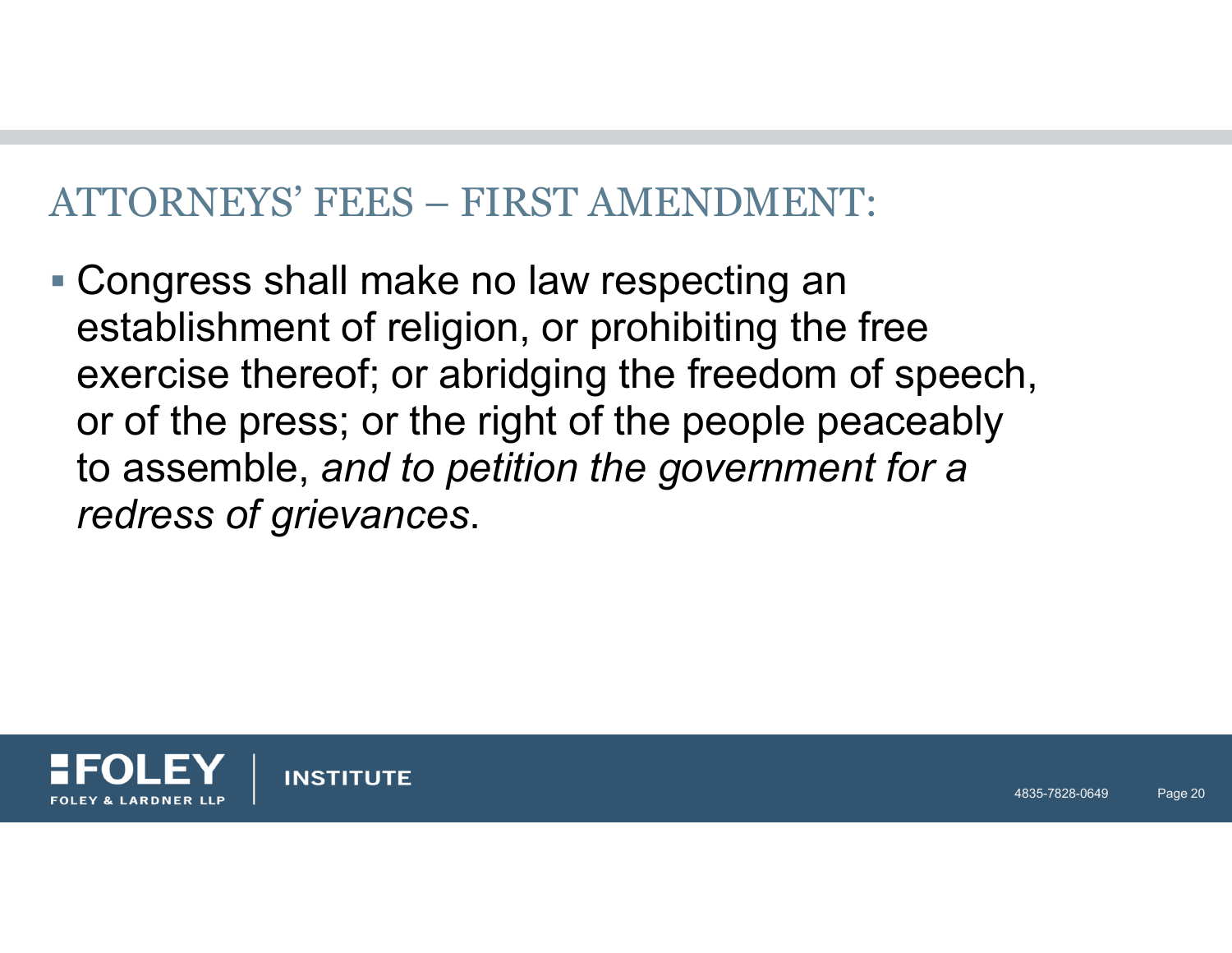#### LESSONS

- *Other .com Marks*
- *Other implications for proving genericness*
- *Overcoming PTO refusals in general*



**INSTITUTE**